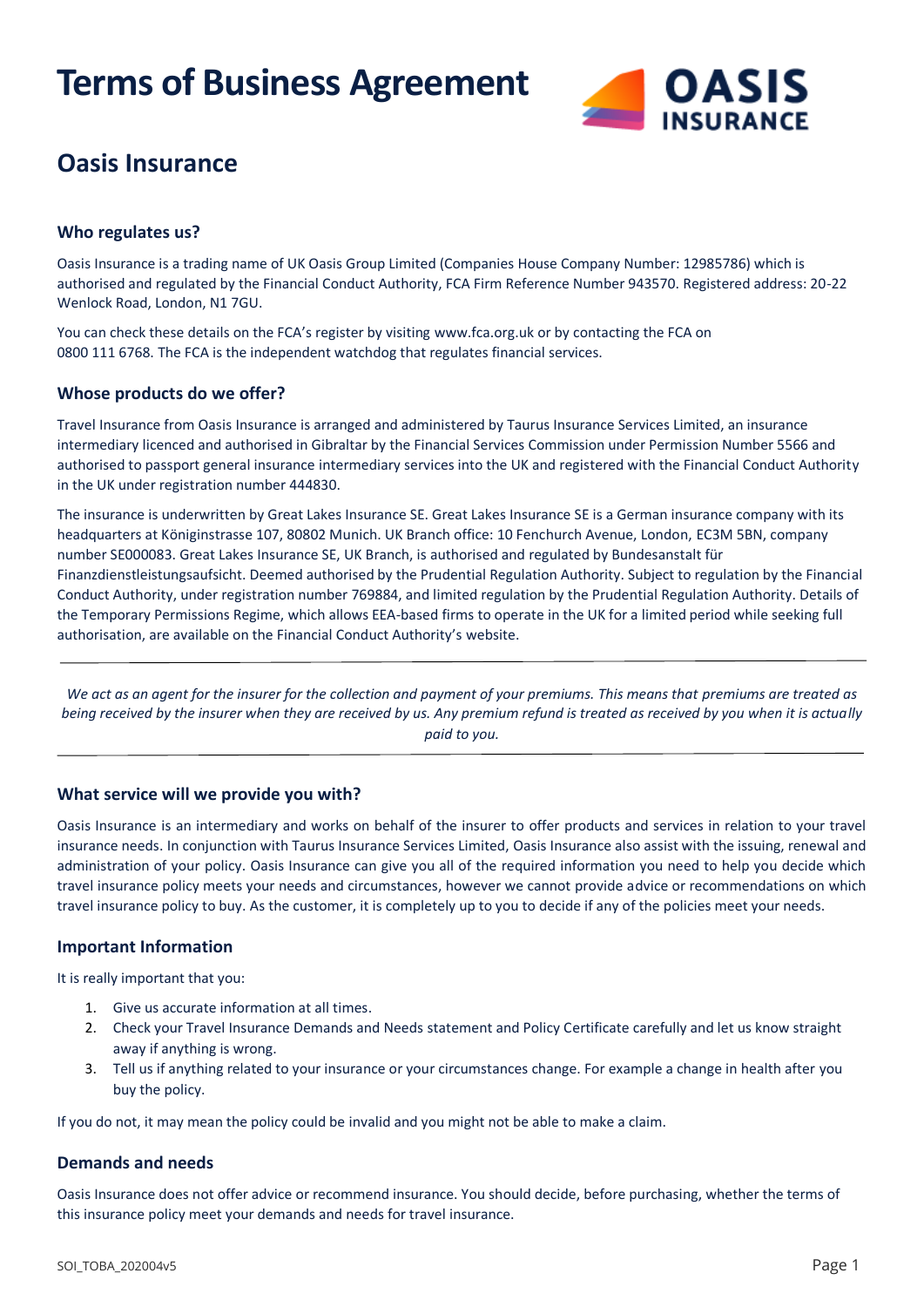This insurance has been specifically designed to meet the demands and needs of those who wish to ensure that they are financially protected in the event of medical emergencies, delayed departures, cancellation and curtailment, lost, stolen or delayed possessions, personal liability, loss of travel money and passport and legal expenses when travelling and if chosen, optional cover can be included if applicable. The levels of cover may vary depending on which options you choose and where you travel to.

#### **Key terms and conditions**

To be entitled to cover under this insurance you must be:

- in the United Kingdom when the Policy is purchased (except when You renew an existing Annual multi-trip policy); and
- aged 65 or under at the start of the Policy Period for Backpacker policies;
- aged 80 or under at the start of the Policy Period for Annual multi-trip policies; and
- resident in the United Kingdom, meaning that You:
- have an address in the United Kingdom; and
- have lived in the United Kingdom for at least 6 of the last 12 months; and
- are registered with a General Practitioner in the United Kingdom.

## **Cancelling or amending your policy**

You may cancel the insurance within 14 days of receiving the insurance documents, should you decide the insurance is no longer appropriate or required, please contact us via email or by phone. You will receive a full refund of any premium already paid provided that no claim has been made and you do not intend to make a claim. Following this 14 day period, you continue to have the right to cancel your policy at any time by contacting us. If the notice of cancellation is received outside of the 14 day cooling-off period no premium will be refunded, however discretion may be exercised in exceptional circumstances such as bereavement or a change to your policy resulting in us declining to cover your medical conditions.

We may cancel your policy by giving you 14 days' notice. If this happens we will refund the premium you have paid for the rest of the insurance period. Note once your policy has been cancelled your cover will end and you will not be able to make a claim.

#### **What will you have to pay us for our services?**

You will not pay anything for our services. For all sales, Oasis Insurance will receive a percentage commission from the total premium you pay. This approach is consistent across all channels for which Oasis Insurance operates.

#### **How to make a claim**

Should you wish to make a claim under your insurance, check your travel insurance certificate and schedule to see whether you have the appropriate cover. You may be asked to provide additional information to substantiate your claim. All claims evidence must be supplied at your own expense in its original form. You can find full details of how to claim in your policy documentation.

#### **What to do if you have a complaint**

We demand high standards at Oasis Insurance, and we always strive to meet our customers' expectations. Sometimes things can go wrong and if that ever happens you can make a complaint.

#### **For all complaints:**

Make sure you write 'Complaint' in the email heading or in your letter. Please always give your full name and address, policy number and include any additional information or documents.

#### **If your complaint relates to the sale of your policy:**

| Telephone: | 0330 041 8147                                                                                    |
|------------|--------------------------------------------------------------------------------------------------|
| email:     | oasis.complaints@oasis-insurance.co.uk                                                           |
| Write to:  | The Complaints Manager, Oasis Insurance, Suite 2209-2217 Eurotowers,<br>Europort Road, Gibraltar |
| - -        |                                                                                                  |

#### **If your complaint relates to a claim:**

| Telephone: | 01403 788 725 |
|------------|---------------|
|            |               |